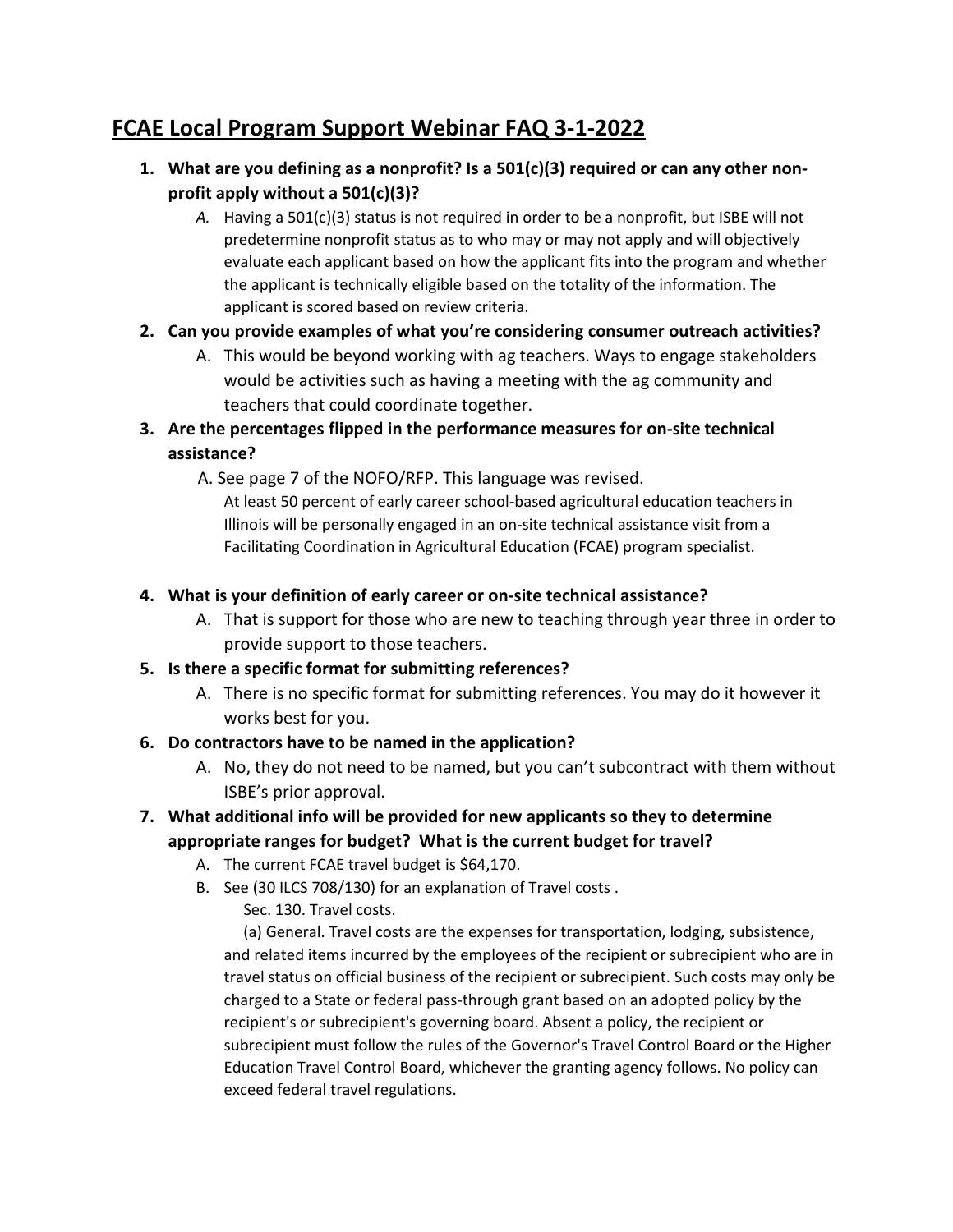(b) Lodging and subsistence. Costs incurred for travel, including costs of lodging, other subsistence, and incidental expenses, must be considered reasonable and otherwise allowable only to the extent such costs do not exceed charges normally allowed by the Governor's Travel Control Board or the Higher Education Travel Control Board, whichever is the appropriate travel board. If the recipient or subrecipient does not have an adopted travel policy, the recipient or subrecipient must follow the rules of the Governor's Travel Control Board or the Higher Education Travel Control Board, whichever the granting agency follows. No policy can exceed federal travel regulations. (Source: Public Act 100-997, eff. 8-20-18)

- **8. How should non-school applicants fill out the abstract page at the top because all the sections are relevant to a school applicant?**
	- A. If you are not a school district, fill in the entity name. The form has been corrected and reposted to "entity" instead of name.

#### **9. What are considered indirect costs?**

A. Indirect costs are items not related to direct implementation of the grant itself. See the Funding and Disbursements grant guidance [document](https://www.isbe.net/Documents/fiscal_procedure_handbk.pdf) (page 46) for an explanation o[f indirect cost](https://www.isbe.net/Documents/Indirect-Cost-Rates-FY22.pdf) rates.

## **10. Will ISBE assign reviewers?**

A. Yes.

## **11. Will this be done in April after the applications are due?**

A. Yes. ISBE allows a week to 10 days to review applications.

## **12. Would May 1 be the target date of award for this?**

A. Yes. May 1 will be the target date. The awarded grantee will be notified before the grant begins on July 1. There will be another application, which is for the budget and assurances, that needs to be filled out.

# **13. Is there a possibility that related information can be added to the grant? Can a letter of support be provided?**

A.They will not be scored. A letter of support would not be a determining factor on whether a grant is awarded

## **14. Have GATA reports been changed to twice yearly?**

A. Grant Accountability and Transparency Act (GATA) reports are now due annually because of a recent change.

## **15. Will the other two FCAE NOFOs/RFPs be out within the next 30 days?**

A. The Growing Agricultural Science Teachers NOFO/RFP will be released first in the week of Feb 28, then the others will follow as finalized.